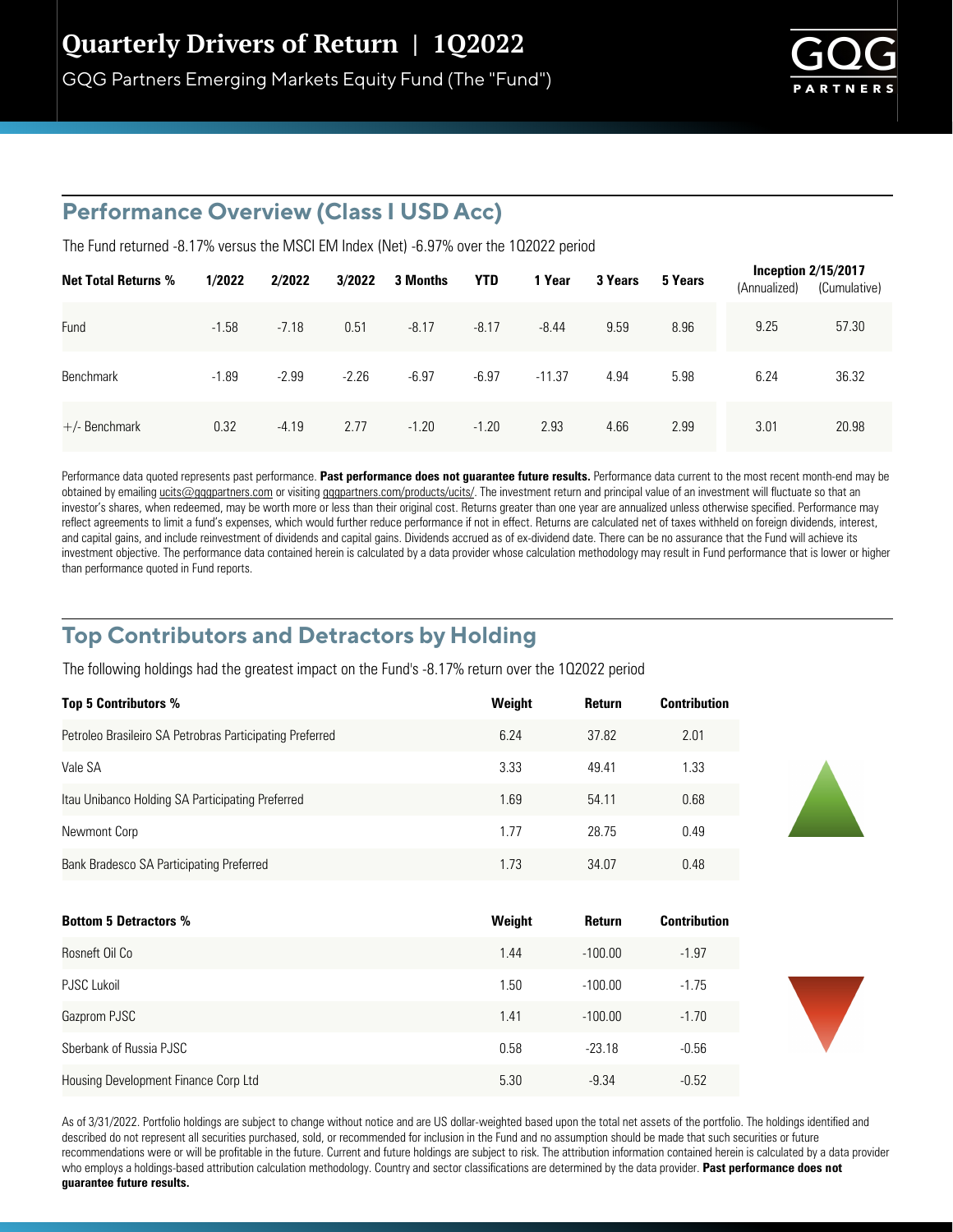## **Active Return Attribution by Sector**

The following sectors were the quarter's largest relative contributors to the Fund's active return of -1.20%

| Top 5 Sectors %               | Fund<br>Weight | Bench<br>Weight | $+/-$<br>Weight | <b>Fund</b><br><b>Return</b> | Bench<br>Return | $+/-$<br><b>Return</b> | <b>Alloc</b><br><b>Effect</b> | <b>Select</b><br><b>Effect</b> | Active<br>Return |
|-------------------------------|----------------|-----------------|-----------------|------------------------------|-----------------|------------------------|-------------------------------|--------------------------------|------------------|
| <b>Consumer Discretionary</b> | 0.19           | 12.77           | $-12.57$        | $-27.63$                     | $-16.18$        | $-11.45$               | 1.33                          | $-0.12$                        | 1.21             |
| <b>Materials</b>              | 13.70          | 9.08            | 4.62            | 9.86                         | 8.11            | 1.75                   | 0.66                          | 0.31                           | 0.97             |
| Information Technology        | 18.16          | 22.00           | $-3.85$         | $-5.92$                      | $-11.13$        | 5.20                   | 0.18                          | 0.78                           | 0.96             |
| <b>Communication Services</b> | 2.45           | 10.58           | $-8.13$         | $-7.34$                      | $-12.27$        | 4.93                   | 0.55                          | 0.05                           | 0.60             |
| <b>Health Care</b>            | 1.57           | 3.82            | $-2.24$         | 3.51                         | $-13.49$        | 17.00                  | 0.24                          | 0.21                           | 0.45             |

| <b>Bottom 5 Sectors %</b> | <b>Fund</b><br>Weight | Bench<br>Weight | $+/-$<br>Weight | <b>Fund</b><br><b>Return</b> | Bench<br>Return | $+/-$<br>Return | <b>Alloc</b><br><b>Effect</b> | <b>Select</b><br><b>Effect</b> | Active<br>Return |
|---------------------------|-----------------------|-----------------|-----------------|------------------------------|-----------------|-----------------|-------------------------------|--------------------------------|------------------|
| Energy                    | 22.11                 | 5.33            | 16.78           | $-10.34$                     | $-3.53$         | $-6.81$         | 0.48                          | $-1.98$                        | $-1.49$          |
| <b>Financials</b>         | 27.68                 | 20.94           | 6.74            | $-0.96$                      | 6.39            | $-7.35$         | 0.76                          | $-1.96$                        | $-1.19$          |
| <b>Consumer Staples</b>   | 12.39                 | 5.82            | 6.56            | $-10.62$                     | $-7.99$         | $-2.62$         | $-0.14$                       | $-0.32$                        | $-0.46$          |
| <b>Industrials</b>        | 0.08                  | 5.16            | $-5.08$         | $-27.03$                     | $-2.26$         | $-24.77$        | $-0.16$                       | $-0.03$                        | $-0.19$          |
| Utilities                 | .66                   | 2.42            | $-0.76$         | $-2.40$                      | 0.79            | $-3.19$         | $-0.03$                       | $-0.09$                        | $-0.12$          |

# **Active Return Attribution by Country**

The following countries were the quarter's largest relative contributors to the Fund's active return of -1.20%

| Top 5 Countries %           | Fund<br>Weight    | Bench<br>Weight          | $+/-$<br>Weight | <b>Fund</b><br>Return    | Bench<br>Return | $+/-$<br><b>Return</b> | <b>Alloc</b><br><b>Effect</b> | <b>Select</b><br><b>Effect</b> | <b>Active</b><br>Return |
|-----------------------------|-------------------|--------------------------|-----------------|--------------------------|-----------------|------------------------|-------------------------------|--------------------------------|-------------------------|
| Brazil                      | 12.99             | 4.78                     | 8.22            | 42.99                    | 35.89           | 7.10                   | 3.09                          | 0.38                           | 3.48                    |
| China                       | 14.75             | 31.17                    | $-16.42$        | $-4.98$                  | $-14.12$        | 9.14                   | 1.36                          | 1.59                           | 2.95                    |
| India                       | 25.42             | 12.65                    | 12.76           | 0.61                     | $-1.72$         | 2.33                   | 0.47                          | 0.54                           | 1.01                    |
| <b>United States</b>        | 5.48              | —                        | 5.48            | 12.73                    |                 |                        | 0.82                          |                                | 0.82                    |
| South Korea                 | 4.89              | 12.38                    | $-7.49$         | $-7.90$                  | $-9.54$         | 1.64                   | 0.31                          | 0.09                           | 0.40                    |
|                             | <b>Fund</b>       | Bench                    | $+/-$           | <b>Fund</b>              | Bench           | $+/-$                  | <b>Alloc</b>                  | <b>Select</b>                  | <b>Active</b>           |
| <b>Bottom 5 Countries %</b> | Weight            | Weight                   | Weight          | Return                   | Return          | Return                 | <b>Effect</b>                 | <b>Effect</b>                  | Return                  |
| <b>Russian Federation</b>   | 6.88              | 2.24                     | 4.64            | $-99.69$                 | $-59.54$        | $-40.15$               | $-5.64$                       | 0.70                           | $-4.93$                 |
| Saudi Arabia                | $\qquad \qquad -$ | 3.85                     | $-3.85$         | $\overline{\phantom{m}}$ | 17.52           |                        | $-0.77$                       | $\qquad \qquad$                | $-0.77$                 |
| South Africa                | 0.65              | 3.63                     | $-2.98$         | 25.62                    | 20.93           | 4.68                   | $-0.70$                       | 0.04                           | $-0.66$                 |
| <b>Netherlands</b>          | 3.69              | $\overline{\phantom{m}}$ | 3.69            | $-18.26$                 |                 |                        | $-0.53$                       | —                              | $-0.53$                 |
| <b>United Arab Emirates</b> | —                 | 1.24                     | $-1.24$         | $\overline{\phantom{m}}$ | 21.35           |                        | $-0.30$                       |                                | $-0.30$                 |

As of 3/31/2022. Portfolio holdings are subject to change without notice and are US dollar-weighted based upon the total net assets of the portfolio. The holdings identified and described do not represent all securities purchased, sold, or recommended for inclusion in the Fund and no assumption should be made that such securities or future recommendations were or will be profitable in the future. Current and future holdings are subject to risk. The attribution information contained herein is calculated by a data provider who employs a holdings-based attribution calculation methodology. Country and sector classifications are determined by the data provider. **Past performance does not guarantee future results.**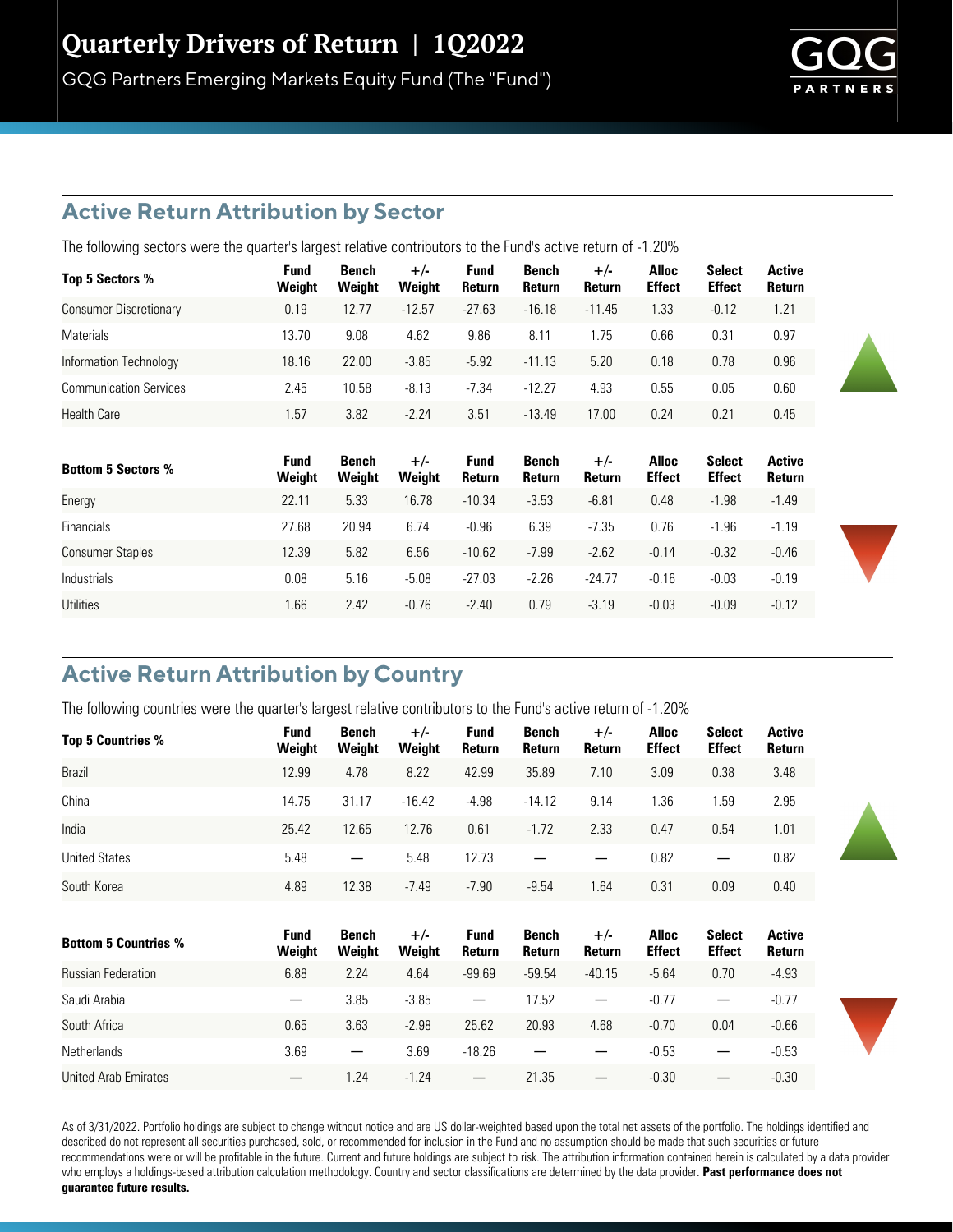

#### **Monthly Returns Net of Fees (Class I USD Acc)**

| %    | Jan             | Feb     | Mar      | Apr     | May     | Jun     | Jul     | Aug     | Sep     | 0ct     | Nov     | Dec     | Year     |
|------|-----------------|---------|----------|---------|---------|---------|---------|---------|---------|---------|---------|---------|----------|
| 2022 | $-1.58$         | $-7.18$ | 0.51     |         |         |         |         |         |         |         |         |         | $-8.17$  |
| 2021 | 1.67            | 0.68    | $-3.37$  | 1.57    | 3.95    | 0.11    | $-5.01$ | 3.25    | $-3.48$ | 1.57    | $-3.55$ | 1.72    | $-1.38$  |
| 2020 | $-4.53$         | $-3.38$ | $-12.49$ | 10.47   | 1.89    | 8.71    | 12.13   | 7.00    | $-2.85$ | 3.27    | 4.97    | 6.89    | 33.41    |
| 2019 | 5.41            | 1.68    | 3.91     | 2.68    | $-1.30$ | 5.62    | $-1.17$ | $-2.06$ | $-0.89$ | 1.39    | $-0.72$ | 5.43    | 21.34    |
| 2018 | 9.06            | $-3.97$ | $-1.50$  | $-4.81$ | $-1.04$ | $-4.13$ | 0.76    | $-3.10$ | $-3.55$ | $-8.62$ | 5.70    | $-0.28$ | $-15.51$ |
| 2017 | $\qquad \qquad$ | $-1.20$ | 3.64     | 2.05    | 2.58    | 1.12    | 5.90    | 2.53    | 1.78    | 1.75    | 1.39    | 2.75    | 27.00    |

\*Includes partial-month return as of 2/15/2017 for inception month. Performance data quoted represents past performance. Past performance does not guarantee future results. Performance data current to the most recent month-end may be obtained by emailing ucits@gqgpartners.com or visiting gqgpartners.com/products/ucits/. The investment return and principal value of an investment will fluctuate so that an investor's shares, when redeemed, may be worth more or less than their original cost. Performance may reflect agreements to limit a fund's expenses, which would further reduce performance if not in effect. Returns are calculated net of taxes withheld on foreign dividends, interest, and capital gains, and include reinvestment of dividends and capital gains. Dividends accrued as of ex-dividend date. There can be no assurance that the Fund will achieve its investment objective. The performance data contained herein is calculated by a data provider whose calculation methodology may result in Fund performance that is lower or higher than performance quoted in Fund reports.

## **Important Information for Investors**

The GQG Partners Emerging Markets Equity Fund involves significant risks and is suitable only for those who can bear the risk of complete loss of their investment. There is no assurance that the Fund will achieve its investment objective. The value of the Fund's shares will change as the value of its investments change. You should consider any fund's risks and whether its strategies are suitable based upon your investment objectives and risk tolerance before investing. International and emerging markets investing have additional risks involving foreign, economic, political, monetary, and/or legal factors. Investing in small- and mid-size companies generally is riskier and more volatile than investing in larger companies. Investments are often made in currencies other than that of the Fund's base currency, changes in exchange rates will have an effect on performance.

This document should be considered a marketing document. The Fund's prospectus has detailed descriptions of the Fund's risks. Before investing, review the Fund's full Prospectus and Supplement, together with the applicable KIID and the most recent annual and semi-annual reports. You can get free copies from the Investment Manager

at gggpartners.com or ucits@gggpartners.com, the Administrator, or the local paying or representative agent or local distributor in jurisdictions in which the Fund is authorized for distribution. A summary of investors rights associated with an investment in the Fund is available online in English www.bridgeconsulting.ie/managementcompany-services/ and a paper copy is available upon request by emailing ucits@gqgpartners.com. If the Fund terminates its application for registration in any jurisdiction shareholders located in the effected EEA Member state will be notified of this decision and will be provided the opportunity to redeem their shareholding in the Fund free of any charges or deductions for at least 30 working days from the date of such notification.

GQG Partners LLC ("GQG") is an investment adviser registered with the U.S. Securities and Exchange Commission. The GQG Partners Emerging Markets Equity Fund is a sub-fund of GQG Global UCITS ICAV, an open-ended Irish collective asset-management vehicle with variable capital constituted as an umbrella fund with segregated liability between sub-funds, authorized and regulated by the Central Bank of Ireland ("CBI") as an Undertaking for Collective Investments in Transferable Securities ("UCITS"). Authorization of GQG Global UCITS ICAV by the CBI is not an endorsement or guarantee by the CBI nor is the CBI responsible for the contents of any marketing material or the Fund's Prospectus, Supplement or applicable Key Investor Information Documents ("KIIDs"). CBI authorization shall not constitute a warranty as to the performance of GQG Global UCITS ICAV and the CBI shall not be liable for the performance of the GQG Global UCITS ICAV. GQG Partners (UK) Ltd. (FRN 844184) is an appointed representative of Sapia Partners LLP which is authorized and regulated by the Financial Conduct Authority: FRN 550103.

Fund shares are only available for certain non-US persons in transactions that are exempt from registration in the United States pursuant to Regulation S under the Securities Act of 1933 and comply with other applicable laws. This document is not an offer or solicitation to subscribe for Fund shares. It is for the information of professional/sophisticated investors, except where the Fund is registered for public offer and this document may be used by all investors. The Fund's

offering may be restricted or on a private placement basis in many jurisdictions. Contact your representative for the jurisdictions where the Fund is registered or passported. Do not use or distribute this document where authorization for distribution is required, unless the Fund is so authorized. The Investment Manager may facilitate the distribution of Fund shares through financial intermediaries. ANY PERSON FORWARDING THIS MATERIAL TO OTHERS TAKES FULL RESPONSIBILITY FOR ENSURING COMPLIANCE WITH ALL APPLICABLE LAW IN CONNECTION THEREWITH. The Fund's returns are published net of fees and do not take account of any commissions and costs incurred on the issue and redemption of units.

Benchmark returns have been obtained from MSCI Inc., a non-affiliated third-party source. Neither MSCI Inc. nor any other party involved in or related to compiling, computing or creating the MSCI Inc. data makes any express or implied warranties or representations with respect to such data (or the results to be obtained by the use thereof), and all such parties hereby expressly disclaim all warranties of originality, accuracy, completeness, merchantability or fitness for a particular purpose with respect to any of such data. Without limiting the foregoing, in no event shall MSCI Inc., any of its affiliates or any third party involved in or related to compiling, computing, or creating the data have any liability for any direct, indirect, special, punitive, consequential or any other damages (including lost profits) even if notified of the possibility of such damages.

The **MSCI EM Index (Net)** is a free float-adjusted market capitalization index that is designed to measure equity market performance of emerging market companies. The index is net of foreign withholding taxes and dividends, is unmanaged, and does not include the effect of fees. It is not possible to invest directly in an index. Net total return indices reinvest dividends after the deduction of withholding taxes, using (for international indices) a tax rate applicable to nonresident institutional investors who do not benefit from double taxation treaties. Information about benchmark indices is provided to allow you to compare it to the performance of GQG strategies. Investors often use these well-known and widely recognized indices as one way to gauge the investment performance of an investment manager's strategy compared to investment sectors that correspond to the strategy. However, GQG's investment strategies are actively managed and not intended to replicate the performance of the indices: the performance and volatility of GQG's investment strategies may differ materially from the performance and volatility of their benchmark indices, and their holdings will differ significantly from the securities that comprise the indices. You cannot invest directly in indices, which do not take into account trading commissions and costs.

The information contained herein: (1) is proprietary to Morningstar and/or its content providers; (2) may not be copied or distributed; and (3) is not warranted to be accurate, complete, or timely. Neither Morningstar nor its content providers are responsible for any damages or losses arising from any use of this information. Past performance is no guarantee of future results.